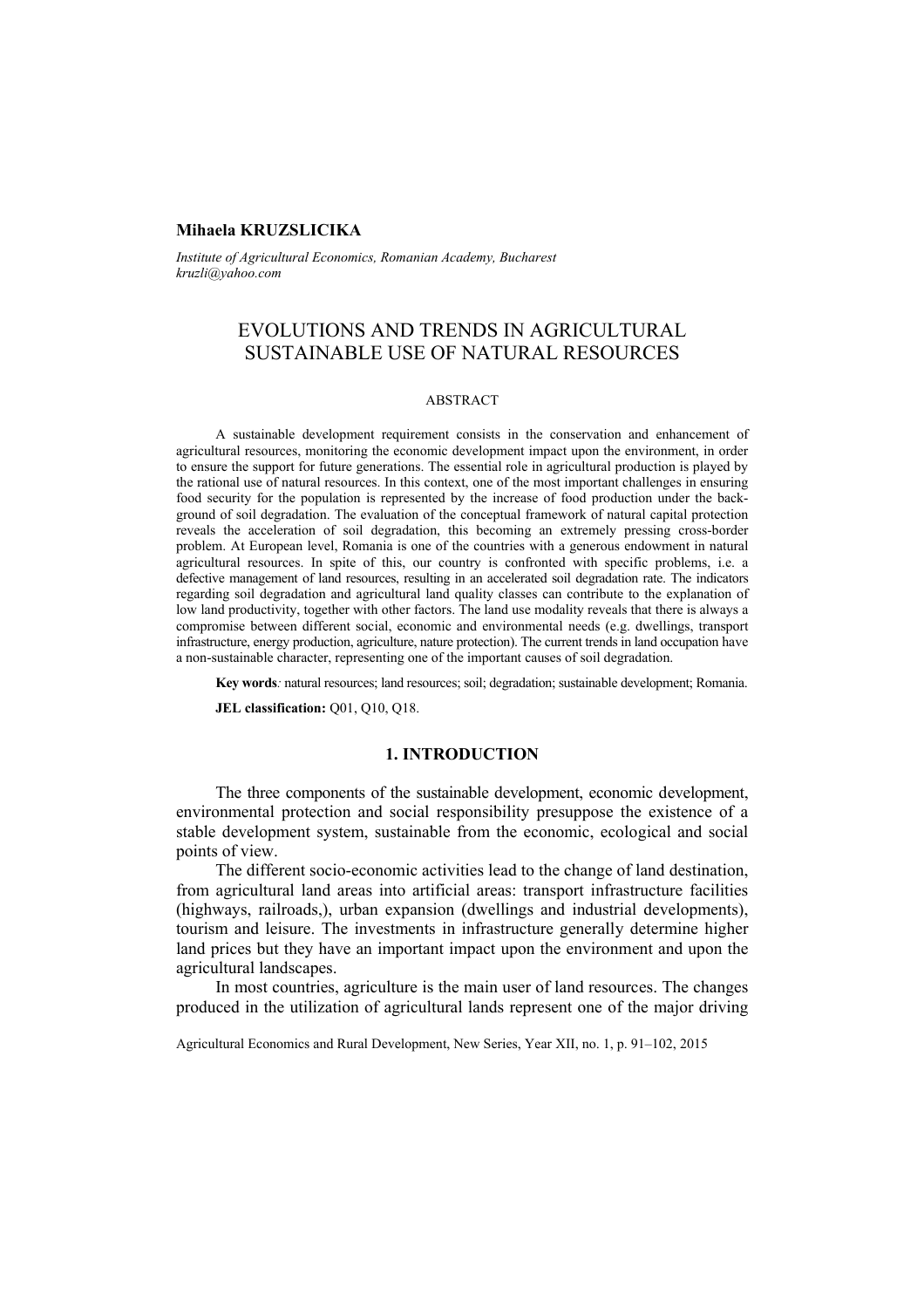forces of the environmental changes, both at global level and at local level. The first effect of the conversion of agricultural land areas into artificial areas resides in the soil impermeabilization, together with other environmental effects upon the soil, water and biodiversity resources.

From the eco-economic sustainability perspective, the soil is, at the same time, a precious asset and a limited resource. In order to ensure soil rational utilization and preservation, a planning policy is needed. In order to design adequate soil management systems, information is needed on the distribution, potential and constraints that soils are confronted with.

Even since 1972, the European Commission adopted a Chart for Soil Protection. According to the recommendations of U.N.E.P, as the main UN body, created for the environment protection and of the Order of the Ministry of Agriculture nr. 111/1977, Romania established in 1977 "*The monitoring system of the agricultural soil quality*", as integrating part of the *National System for Environment Quality* (Răuţă and Cârstea, 1983). In the period 1992-1999, an improved soil quality surveillance system was initiated. As a result of these concerns, the Integrated Soil Monitoring System in Romania (ISMSR) was created.

The sustainable development in the agricultural activity includes criteria for the ecosystems, soil, water, air protection and for the biological diversity conservation, while farm sustainable development is a concern of the scientific world, mainly from the perspective of reaching an economic optimum under the conditions of the natural resources preservation.

In order to face the challenges of the economy under continuous development and changing environment, EU designed a sustainable development strategy that covers all aspects: economic, social, environmental and finance. At the European Council from Göteborg, in June 2001, the strategy was approved, adding an ecological dimension to the Lisbon Strategy.

Since 2000, the agro-environmental payments have been part of the EU policy for rural development, which is implemented through rural development programs elaborated by the Member States for 7-year periods.

# **2. MATERIAL AND METHOD**

The paper analyzed the agro-environmental indicators, monitoring indicators in the domains that agriculture can impact, namely: air and climate changes, energy, fertilized consumption, land, livestock herds, pesticide use, soil and water. At the same time, the paper evaluated the sustainable development level from the perspective of land use and quality of resources, revealing the land areas removed from agricultural production, as well as the evolution of non-agricultural uses.

The statistical data series of the National Institute of Statistics – yearbooks, agricultural censuses and the Tempo-Online database on the evolution of land resources lay at the basis of the analysis of the evolution of land categories of use.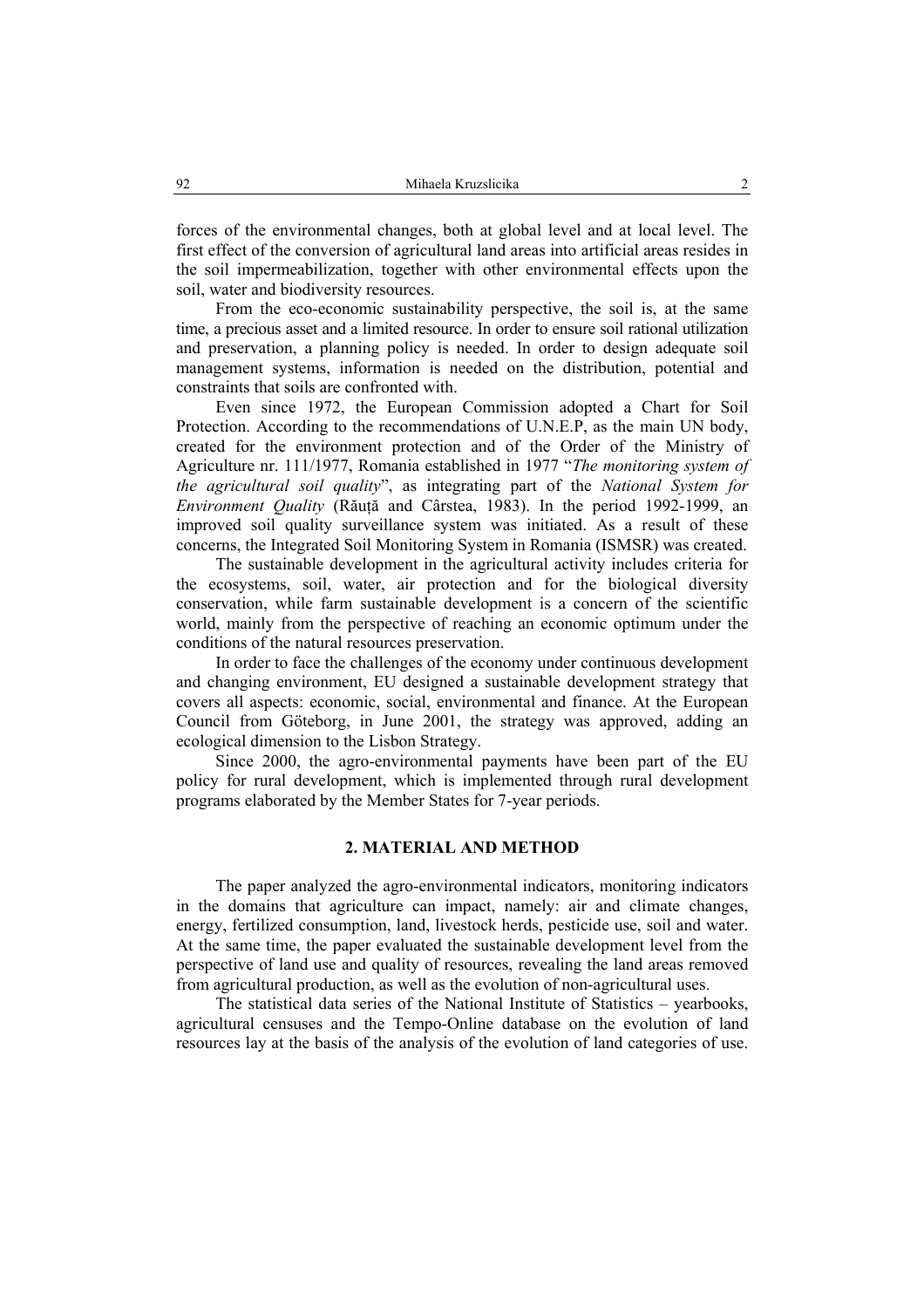The national reports on the environment situation supplied information on the factors responsible of soil degradation as well as on their intensity, thus obtaining the general framework and particularities dedicated to the greening component diagnosis.

# **3. RESULTS AND DISCUSSIONS**

#### 3.1. AGRO-ENVIRONMENTAL INDICATORS

The main objectives of sustainable agriculture reside in ensuring the agricultural production growth, while taking into consideration the preservation and protection of the renewable natural resources; meeting people's essential needs; health and environment protection; maintaining the possible risks under control; development and implementation of certain integrated plans and programs, of good agricultural practices and last but not least of the assessment and monitoring measures. In this respect, monitoring indicators were developed by different institutions for the domains that could be affected by agriculture: air and climate changes, energy, fertilizer use, land, livestock, pesticide use, soil, water.

#### *Ammonia emissions*

Ammonia emissions are strictly linked to the animal farms and are associated to acidification and eutrophication. Agriculture is the main source of ammonia emissions, with percentages ranging from 80% to 99%. Ammonia, together with sulphur dioxide  $(SO<sub>2</sub>)$  and nitrogen oxides  $(NOx)$ , contributes to the soil and water acidification, when combined with water, in the atmosphere or after they are deposited.

### *Energy consumption in agriculture and sylviculture*

Agriculture consumes energy both directly for crop production and stock raising (machinery, etc.), and also, indirectly, through fertilizers and pesticides. As an energy user, agriculture contributes to global warming (mainly through  $CO<sub>2</sub>$ ) emissions), air pollution (mainly through the natrium and sulphur oxides emissions and to the depletion of fossil energy resources. In the agricultural sector, the important energy users are the horticultural activities under greenhouses and the milk production.

Agriculture also produces energy from biofuels obtained from biomass, for example bioethanol. The biomass production for the energy production has important effects upon the rural development, upon the economy and the environment:

– It supports the rural economy through the creation of jobs and offers to farmers a source for additional incomes for food production.

– Biofuels reduce the dependency on the oil-producing countries.

– High pressure upon the water resources, the deforestation (for land areas devoted to the cultivation of fuel crops).

– Change in the utilization of the land areas initially devoted to food production.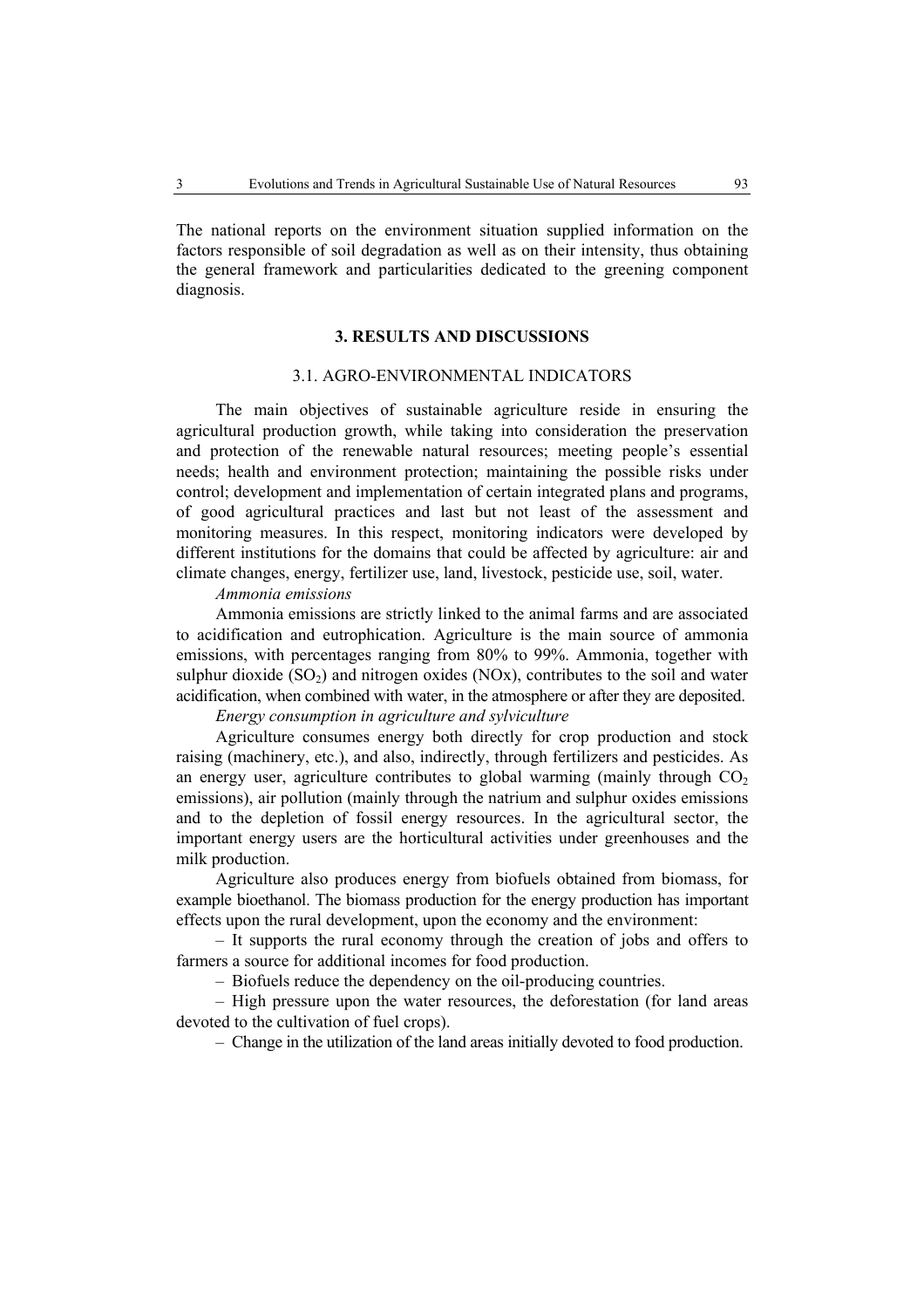#### *Fertilizer use*

The mineral fertilizers emerged together with the industrial revolution having an important role in supporting the increasingly numerous population. Fertilizers can have a negative impact upon the environment, the eutrophication and poisoning of water, soil pollution, for example: heavy metal pollution, with organic persisting pollutants, soil acidification. The fertilizer manufacturing is also a great energy consumer and the exploitable reserves of phosphorus are finite.

### *Livestock Density*

The livestock density offers an indication on the volume of the manure and its subsequent emission in the atmosphere and the water environment, of gas emissions with greenhouse effect from digestion, and of the pressure upon the available agricultural land.

### *Pesticide use*

Pesticides reduce the side effects of the weeds, diseases and pests on the level of harvests and on their quality, and as a result they play an important role in agricultural production. The values of this indicator are reported into terms of active ingredient but they do not include the other components of the final product. The application rates are expressed per hectare of agricultural land.

### *Soil erosion*

Erosion is the process by which the soil is driven away from a certain region by the action of the natural factors (wind, water, ice). Erosion is a natural process, but the human activities can much influence its rate, mainly through agriculture and deforestation. According to the UN assessment, approximately 40% of the agricultural land areas in the world are seriously degraded. Under natural conditions, only the severe weather events can result in erosion, as the natural green cover protects the soil, by attenuating the rainfall impact. The elimination of the natural green cover through deforestation, excessive grazing or farming practices leave soil exposed to the action of the weather factors, such as wind and rain.

The demand for data on soil is increasing, as their crucial role in food security, climate regulation and other global problems is widely recognized.

At global level, man-induced soil degradation is monitored by the study *Global Assessment of Human-induced Soil Degradation* (GLASOD). The study was jointly prepared by ISRIC – World Soil Information and United Nations Environment Program (UNEP) in the 1980s. The database GLASOD is the only set of data at world level available in soil degradation issues. GLASOD identifies five degrees of soil degradation: non-degraded (0), easily (1), moderately (2), strongly (3), extremely degraded (4). The definitions of the degradation degrees are given according to: agricultural adequacy, level of affecting the biotic functions, possibility of productivity restoration.

#### *Soil quality*

The soil quality is defined according to the soil functions (for example, production function, habitat function, resource function) and cannot be measured by a single parameter. However, soil content in organic carbon was defined by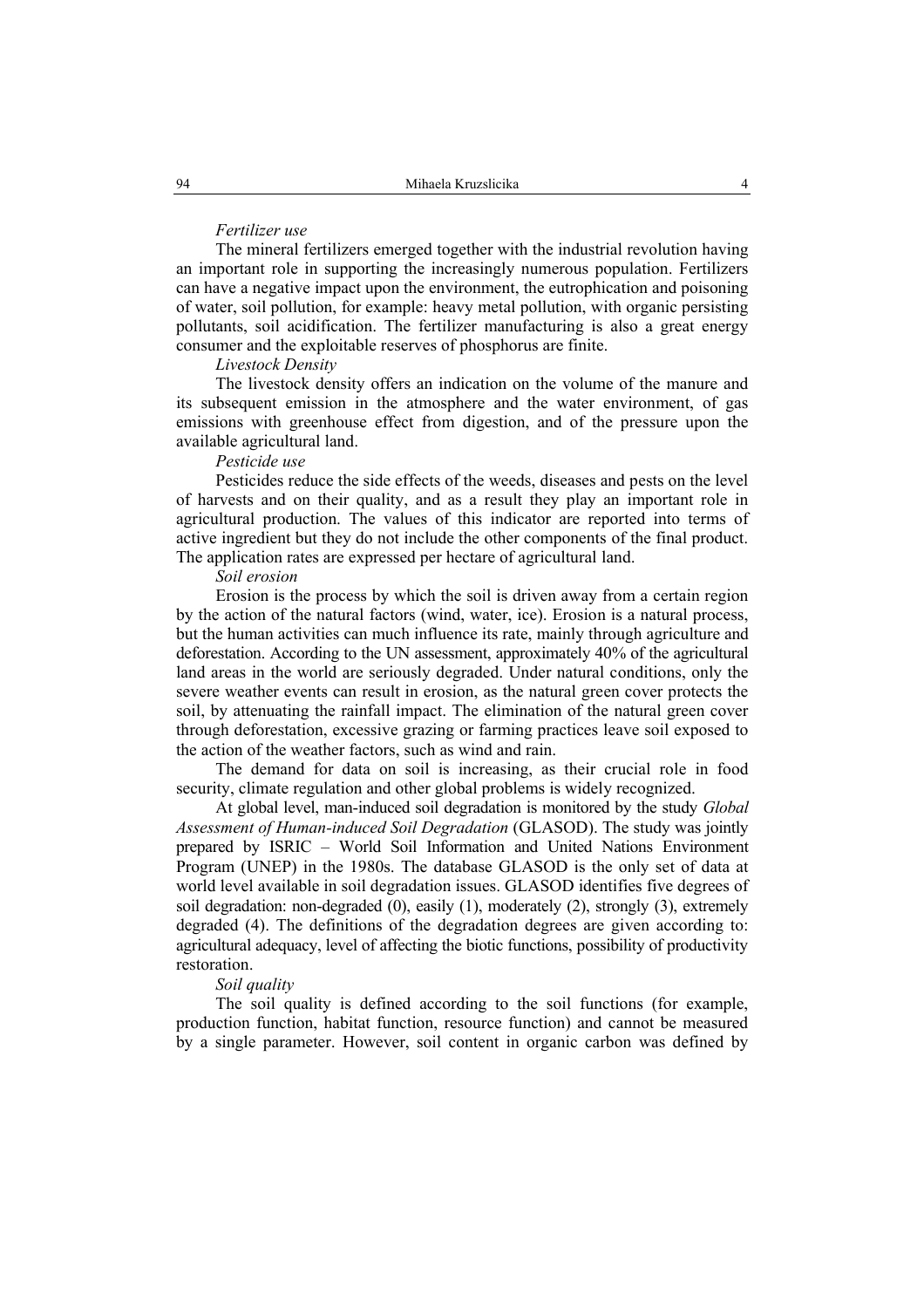EUROSTAT as the most adequate soil quality indicator. The high organic carbon content corresponds to good agro-environmental conditions. The soils with organic carbon content less than 1% in weight are generally affected by soil degradation and erosion processes. On the other side, the soils with 1-10% contents of organic carbon have a high agricultural value.

*Water utilization* 

Irrigations represent the main utilization of water in agriculture and one of the main utilizations of water resources in general. The trends in water catchment for irrigations depend on several factors, such as the crop type, the irrigation technology, water price, and also the weather conditions. Water withdrawal from its natural circuit for agricultural purposes is a serious reason for concern mainly in the arid and semi-arid areas, where the water resource is rare and quite variable from year to year. In the dry areas it is necessary to irrigate certain crops to obtain reasonable yields.

The agro-environmental indicators were developed by OECD and EUROSTAT in the last 20 years. These can describe and assess the situation and trends in the environmental performance of agriculture in order to supply useful indications to scientists and decision-makers on the effects of different policies, as well as on the efficiency of the financial resources provided for environment protection.

| <b>Field</b>                  | Sub-field                                                | <b>Indicator</b>                                                                                         |
|-------------------------------|----------------------------------------------------------|----------------------------------------------------------------------------------------------------------|
| Air and<br>climate<br>changes | Ammonia emissions                                        | Ammonia emissions (NH <sub>3</sub> ) from agriculture in total ammonia<br>emissions                      |
| Energy                        | Energy consumption in<br>agriculture and<br>sylviculture | Energy consumption in agriculture and sylviculture as % in total<br>energy consumption                   |
|                               | Bioenergy production                                     | Bioenergy production as % of total energy production from<br>renewable sources                           |
| Fertilizer<br>consumption     | Nitrogen consumption                                     | Utilization of nitrogen fertilizers on arable land and land under<br>permanent crops (tons of N/1000 ha) |
|                               | Phosphorous                                              | Utilization of phosphorous fertilizers on arable land and land                                           |
|                               | consumption                                              | under permanent crops (tons of $P_2O_5/1000$ ha)                                                         |
|                               | Nitrogen and                                             | Utilization of nitrogen and phosphorous fertilizers on arable land                                       |
|                               | phosphorous                                              | and land under permanent crops (tons of $N + P_2O_5/1000$ ha)                                            |
| Land                          | Agricultural land                                        | Agricultural land as % of the land area                                                                  |
|                               | Change of agricultural<br>land destination               | Modifications in agricultural land (% per year)                                                          |
|                               | Land area equipped<br>with irrigation facilities         | Land area equipped with irrigation facilities as % of din<br>agricultural land                           |
|                               | Conservative<br>agriculture                              | Area under conservative agriculture $(>30\%$ group coverage) as<br>% of agricultural land                |
|                               |                                                          | Area under permanent crops as % of agricultural area                                                     |
|                               | Type of crops                                            | Area under permanent pastures and meadows as % of<br>agricultural area                                   |
|                               |                                                          | Arable land area as % of agricultural area                                                               |
|                               | Organic farming area                                     | Area under organic farming as % of agricultural area                                                     |
|                               | Protected areas                                          | Protected land areas as % of agricultural area                                                           |

**Box 1.** Agro-environmental indicators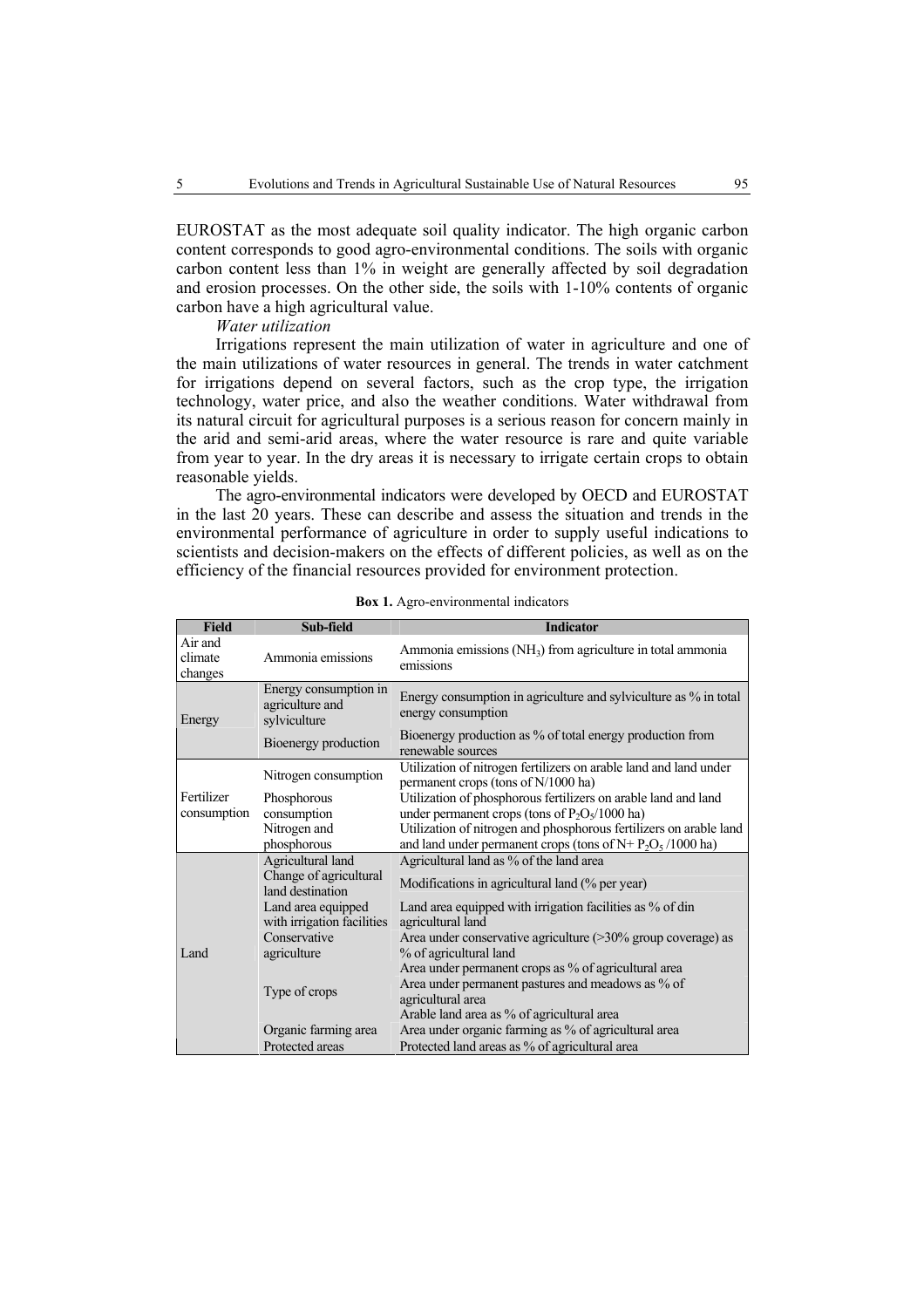Box 1 (*continued*)

|                    |                                       | $DOM$ regiuntation                                                                 |
|--------------------|---------------------------------------|------------------------------------------------------------------------------------|
| Livestock<br>herds | Animal density                        | Density of animals per agricultural hectare (total number of<br>animals/ha)        |
|                    | Bovines and buffaloes                 | Bovines and buffaloes as % in total livestock herds                                |
|                    | Pigs                                  | Pigs % in total livestock herds                                                    |
|                    | Sheep and goats                       | Sheep and goats % in total livestock herds                                         |
|                    | Poultry                               | Poultry % in total livestock herds                                                 |
| Pesticides         | Pesticide use                         | Pesticides applied on arable land and land under permanent<br>crops (tons/1000 ha) |
| Soil               | Soil erosion $-$<br><b>GLASOD</b>     | Average soil degradation expressed in GLASOD erosion<br>degrees                    |
|                    | Land degradation $-$<br><b>GLASOD</b> | Average degradation of land expressed in GLASOD erosion<br>degrees                 |
|                    | Carbon in the top soil<br>layer       | Average carbon contents in the top soil layer as % in weight                       |
| Water              | Water utilization in<br>agriculture   | Water utilized in agriculture as % of total utilized water                         |

*Source:* Food and Agricultural Organization of the United Nations (FAO).

# 3.2. ASSESSMENT OF THE SUSTAINABLE DEVELOPMENT LEVEL FROM THE PERSPECTIVE OF LAND UTILIZATION AND THE QUALITY OF SOIL RESOURCES

For the identification of the changes produced in the land categories of use in Romania, the year 2006 was taken as reference, which was the year previous to Romania's accession to the EU, highlighting the areas withdrawn from the agricultural circuit, as well as the evolution of the non-agricultural utilizations. The series of statistical data regarding the land resource evolution lay at the basis of the analysis of the categories of land use. The national reports on the environment situation supplied data on the factors responsible for the soil degradation process and its intensity, thus obtaining the general framework and particularities dedicated to the ecological component diagnosis.

### *Land utilization in Romania*

Lands utilization is influenced by the natural components such as: relief, weather, land reclamation works, the legislation into effect on the change of the utilization categories, agricultural technologies, etc.

Agriculture represents an important factor of the natural environment, which is revealed by the share of the agricultural land in the country's total territory, i.e 61.8% in the year 2006, down to 61.3% in 2013, under the background of land withdrawal from the agricultural circuit. In the sustainable development context, the permanent pastures have a multifunctional value, having, besides the production factor, the function of preserving the biodiversity of specific flora and fauna, the soil protection function and finally the landscape quality preservation. In this context, the changes produced in land utilization are significantly negative. From 2006 to 2013 over 119 thousand hectares were withdrawn from the agricultural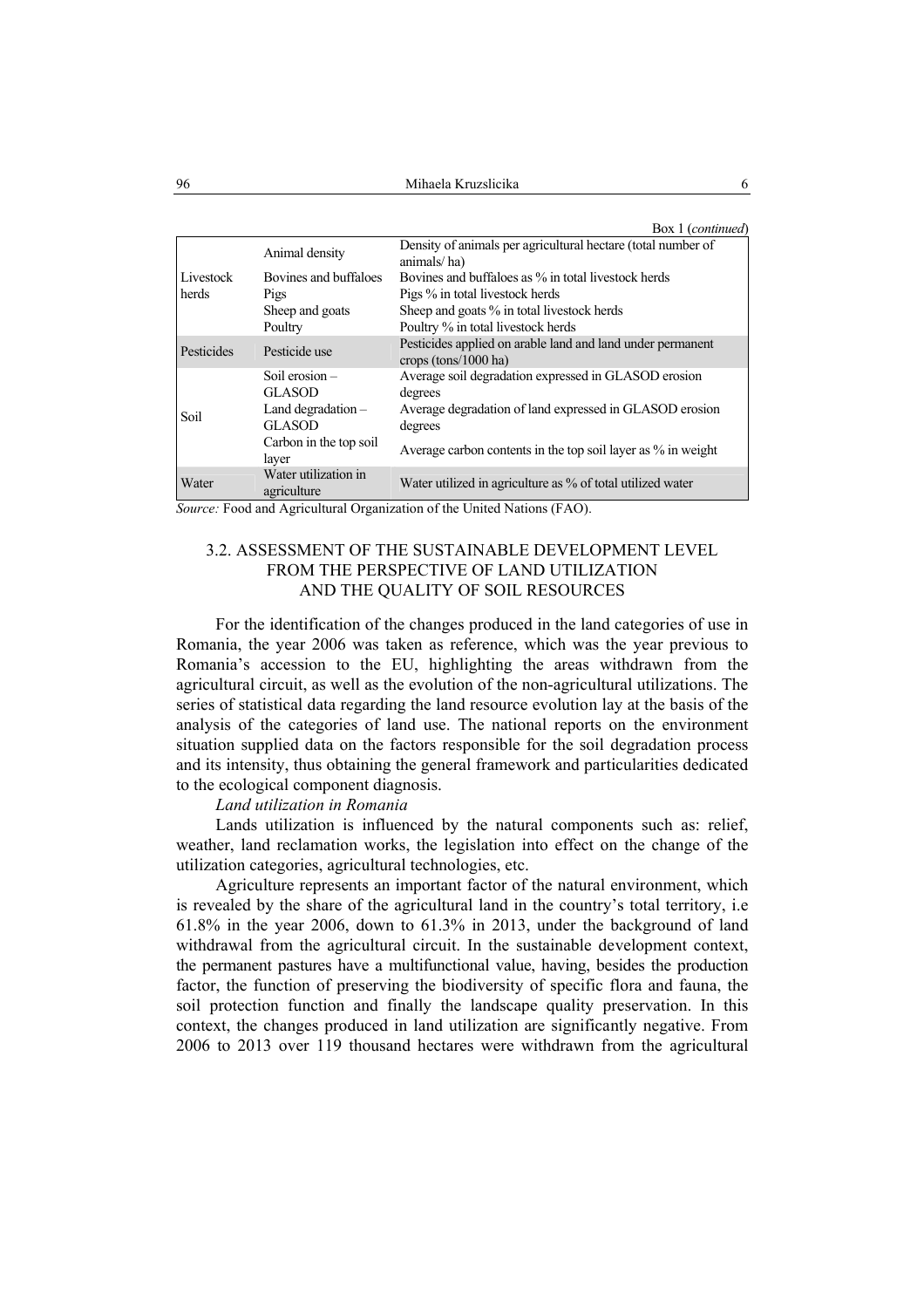circuit, representing a decrease by 0.81%. Over 50% of this land withdrawn from the agricultural circuit was the result of the decrease of the land area under pastures. The next utilization category affected by this phenomenon was the arable area, followed by the permanent crops (Figure 1).



Figure 1. Net modifications in agricultural land utilization in the period 2006-2013, hectares.

The only utilization category with positive evolution is that of hayfields. The withdrawal of land areas from the agricultural circuit were materialized into the increase of land areas dedicated to constructions and last but not least into degraded land areas (Figure 2).



Figure 2. Net modifications in non-agricultural land utilization in the period 2006-2013, hectares.

# *Soil quality*

The monitoring of soil quality situation in Romania, published by ICPA Bucharest, identifies the main restrictions with which soils are confronted in Romania. These restrictions are determined by weather factors and natural processes: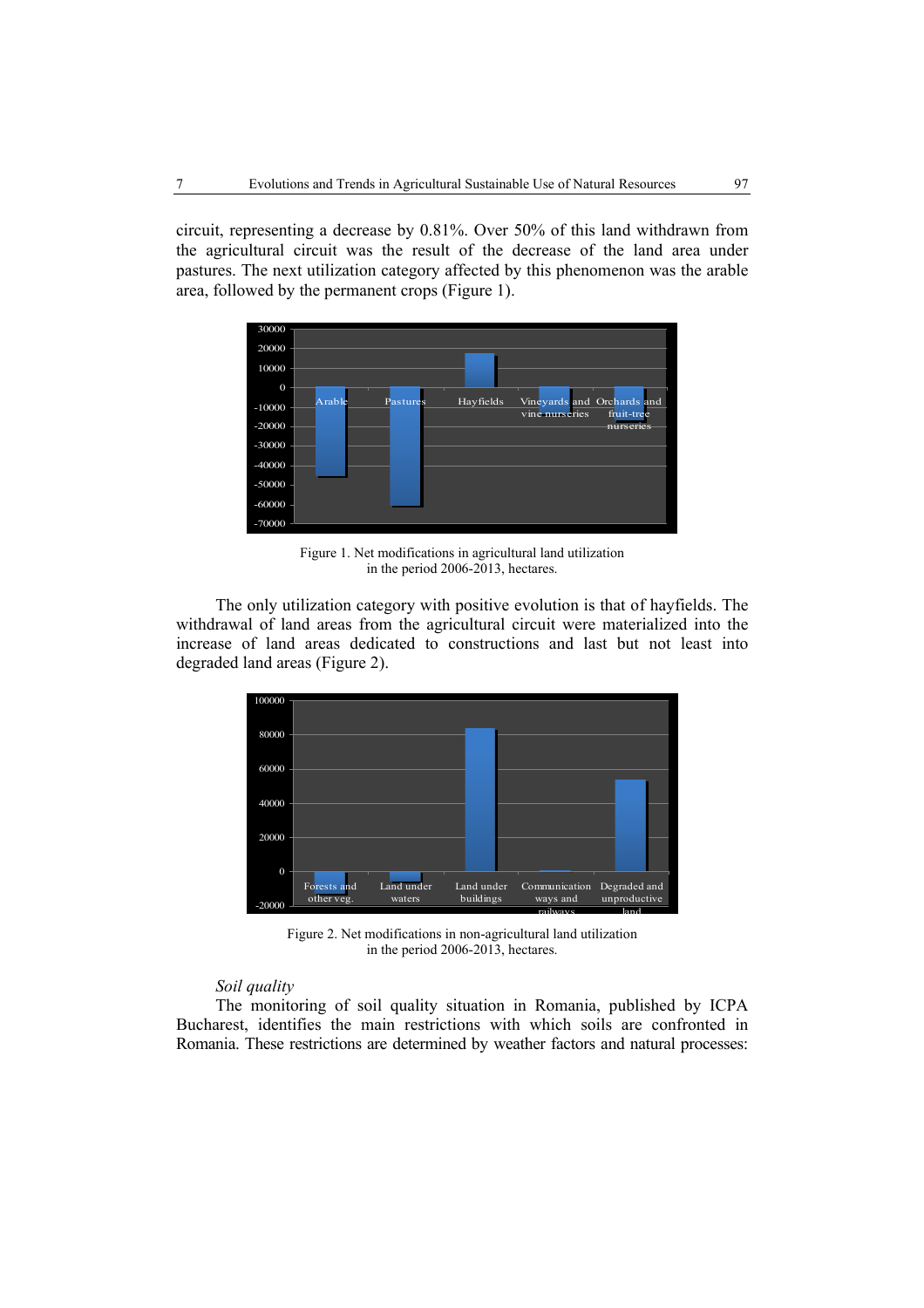precipitations, temperature, gleyization and pseudo-gleyization processes, erosion, etc. The most intense losses are caused by 1) surface erosion through water and 2) depth of ground water in over 80% of the investigated sites.

Soils are also affected by certain unfavourable physical characteristics (gross or medium fine texture, strong and moderate soil subsidence) and unfavourable chemical characteristics (acid/extremely acid soil reaction, small/extremely small humus reserve, high/extremely high content in carbonates).

At present, soil experience a constant deterioration both by the land withdrawal from the agricultural circuit and by the increase of degraded areas. The analysis of the factors contributing to soil degradation, by different intensities, shows that the modality of resource utilization does not reflect the application of the rationality principle, expressing a deterioration of the environment protection principle. The natural and anthropic processes are largely responsible for soil degradation.

In the context of agriculture sustainable development objectives, the efficient use of resources is essential. As agriculture largely depends on soil fertility, mainly on the availability of nutrients, a policy efficiency component resides in the conservation and improvement of soil resources. The specialty studies in our country indicate the depletion of soil fertility determinants, as follows:

– 7,485 thousand hectares of agricultural land, i.e. 50% of soils have a very small **–** small humus reserve (in the 0-50 cm layer), and in the case of the agrochemical layer, more than 70% of the soils from our country have a total humus content extremely low and only 23% have a medium humus content

– 6,330 thousand hectares of agricultural land have a low and very low content of mobile phosphorous, i.e. almost 70% of soils have values ranging from extremely low-very low, followed by the sites with medium values (19.28 % of cases); 11.21% of cases have high and very high values;

– more than one-third (5,110 thousand hectares) of the agricultural land has nitrogen deficit.



Figure 3. Main limiting factors of the productive capacity of agricultural land, thousand hectares.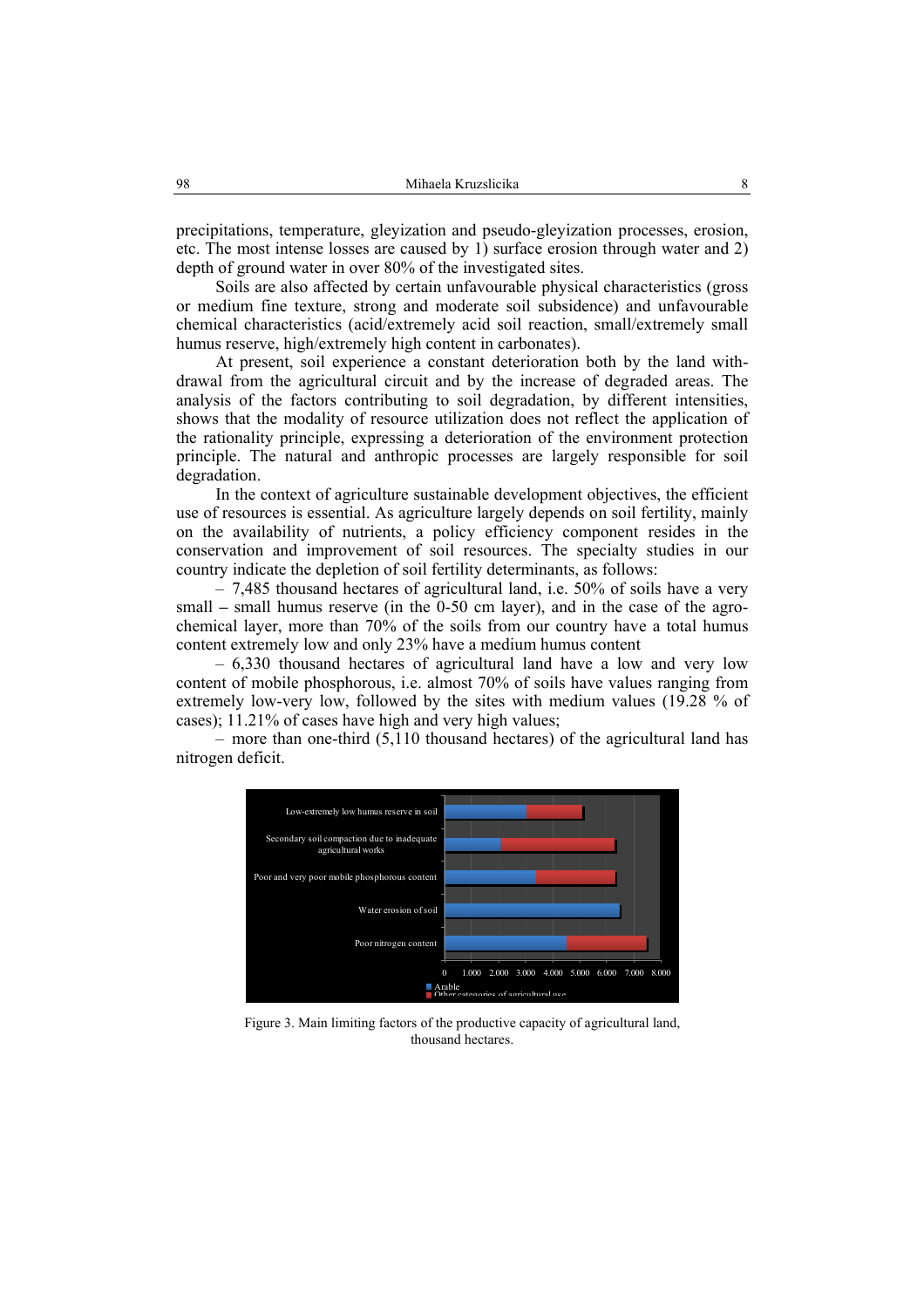Other unfavourable characteristics consist of:

– deficits of microelements, zinc in particular, on an area of 1500 thousand hectares<sup>.</sup>

– poor soil endowment in mobile kalium, on about 800 thousand hectares of agricultural land;

– strong and moderate soil acidity on about 3,400 thousand hectares agricultural land and moderate-strong alkalinity on about 200 thousand hectares agricultural land.

From the perspective of soil productivity and fertility conservation, the information on the nutrients in soil, as well as on the organic matter, represents important entries for the soil management system. The surplus or deficit of nutrient and organic matter affects quite a large part of the agricultural land area, with different intensities. The land quality classes give their suitability for agricultural uses. The number of soil rating scores is obtained through a complex operation of comprehensive knowledge of a given area, expressing its favourability for given crop requirements, under normal weather conditions and rational use.

As a result, land suitability for agricultural uses, expressed by its distribution into quality classes, reveals that the land areas under quality classes I and II have an extremely low share, i.e. 4.7% and 21.6% respectively. The land areas under quality class III have the highest share  $(34.9\%)$ , while classes IV and V sum up almost 39% of total agricultural area.



Figure 4. Distribution of agricultural land by quality classes, according to the soil rating scores.

The indicators referring to the degradation processes and agricultural land distribution by quality classes can explain the low land productivity, together with other factors, such as the applied technologies, deficient from the agro-technical point of view.

From the perspective of natural resource improvement and conservation, the specific support measures for the agricultural sector had different effects. Thus, in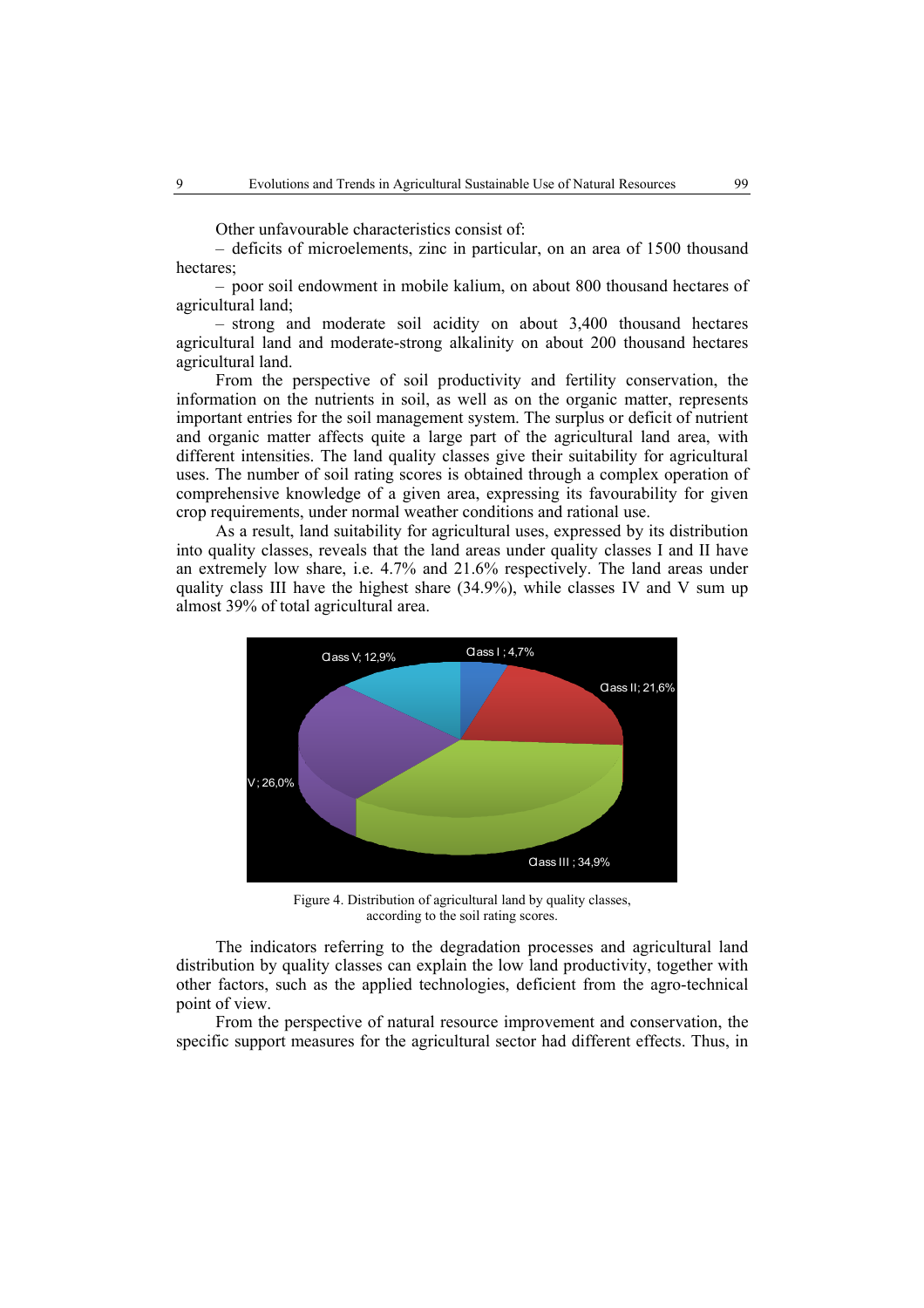the period 2007-2012, the modifications of agricultural uses according to the fertility classes reveal that:

– the efficiency of direct payments, accompanied by the respect of the good agricultural and environmental practices, is materialized into a relatively deficient management of agricultural land; this lost more than 165 thousand hectares from the quality classes I and II, while the less fertile arable area (classes III, IV and V) increased;

– the agro-environmental measures generated positive changes in the case of meadows and pastures.



Figure 5. Net modifications in the quality classes of arable land, land under permanent pastures and meadows according to the soil rating score, 2012 compared to 2006.

The structural changes in the viticulture sector reveal a diminution of areas located on poor quality land. This was produced under the diminution of areas under vineyards (clearing), in the first place. In the second place, the viticulture sector benefited from the restructuring/reconversion market measure, under which a better location of plantations took place, in more favourable areas from the soil quality point of view. For orchards, the tendency is similar as in the case of vineyards, yet at smaller scale.



Figure 6. Net modifications in the quality classes of permanent crops, according to the soil rating score, in 2012 compared to 2006.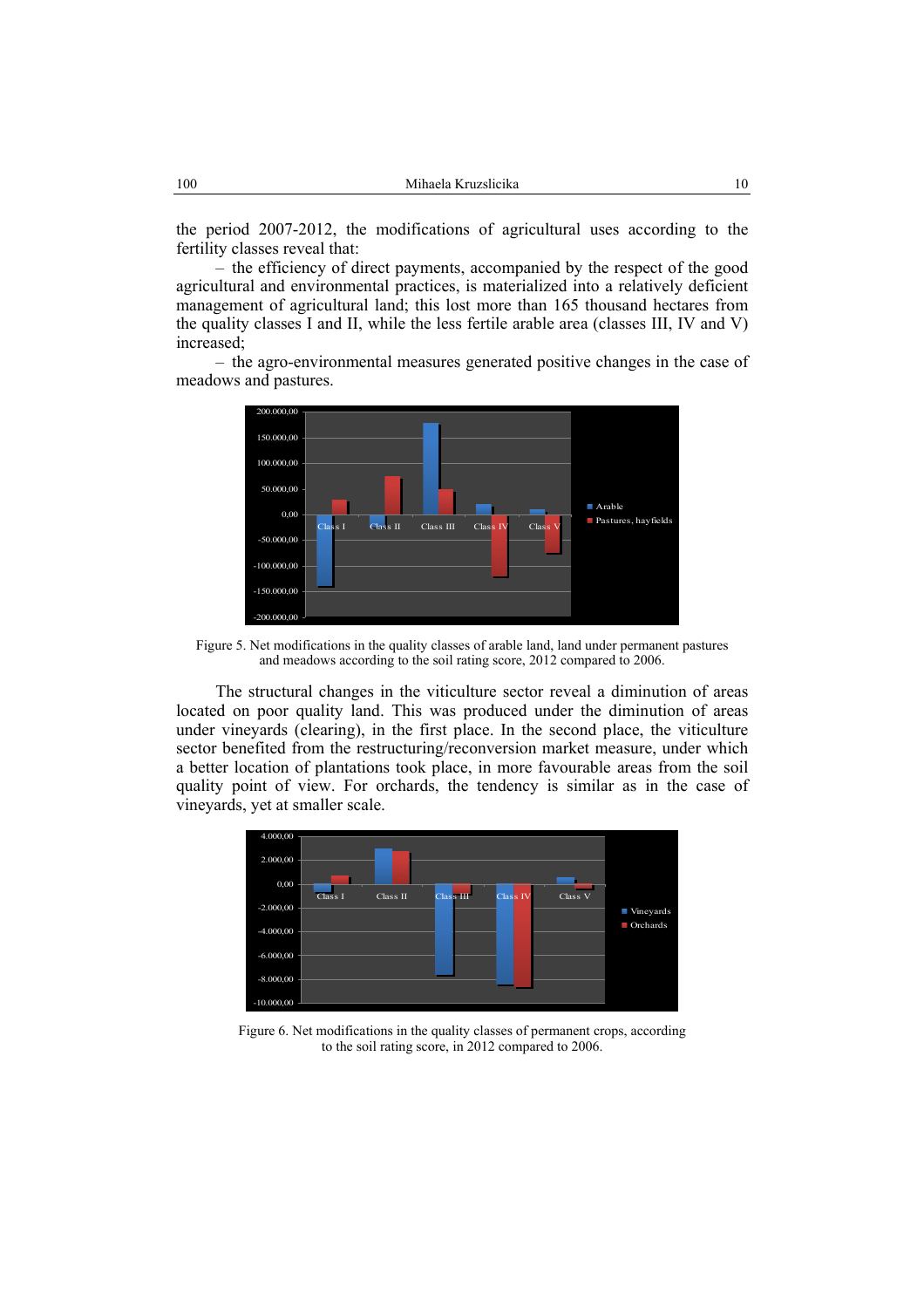### **4. CONCLUSIONS**

The decision to withdraw the agricultural land from the farming activity reveals the low attractiveness of the farming activity, having as possible causes the low subsidy level per hectare, agricultural land fragmentation corroborated with a much too permissive national legislation on the change of agricultural land destination.

From the perspective of natural resource improvement and conservation, the agricultural policy measures to support the farming sector have had different effects. These effects are revealed by the changes that were produced in the quality classes of the agricultural use categories.

The efficiency of direct payments (accompanied by the respect of the good agricultural and environmental conditions – GAEC) is materialized into a relatively deficient arable land management. For the two types of permanent crops, the structural changes by soil quality classes can be explained by the different financing measures of the two sectors, namely: viticulture through market measures, materialized into lump sums that are received by hectare, much easily to access, and the establishment of fruit plantations through NRDP, with difficult procedures for access and carrying out the investment.

The unsustainable land operation depletes soil fertility and soil degradation continues, affecting the world food security and reaching the biodiversity objectives.

As the soil degradation rate is growing fast, specific soil protection programs are necessary, together with components integrated into the different policies for the natural resource protection, conservation, improvement and putting into value. Under the Common Agricultural Policy, each farm should become responsible of the respect of a set of agro-technical principles with beneficial effect upon soil, with the main requirement to incorporate the environmental factors in measuring farm performance.

Having in view the negative changes in the evolution of agricultural land area, of soil quality degradation, the three greening measures proposed under Pillar I of the Common Agricultural Policy, i.e. crop diversification, maintaining the permanent pastures and maintaining an ecological focus area on each farm represent a necessary measure, which yields social benefits through the utilization of soil resources in a responsible manner for the future generations.

## **5. ACKNOWLEDGMENTS**

"This work was financially supported through the project "Routes of academic excellence in doctoral and post-doctoral research – READ" co-financed through the European Social Fund, by Sectoral Operational Programme Human Resources Development 2007-2013, contract no POSDRU/159/1.5/S/137926."